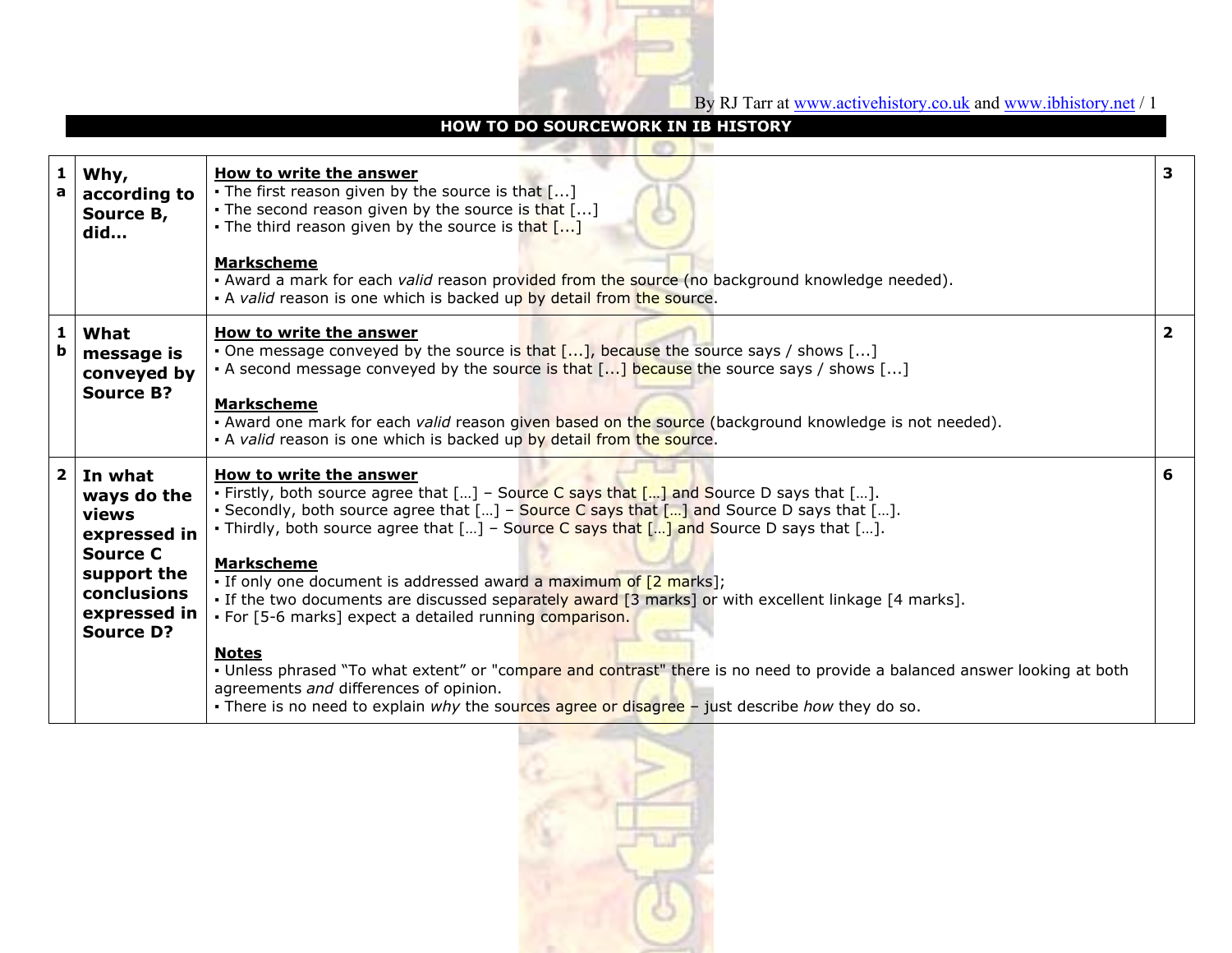By RJ Tarr at www.activehistory.co.uk and www.ibhistory.net / 2

| 3                                                                                                                              | With<br>reference to<br>their origins<br>and<br>purpose,<br>assess the<br>value and<br><b>limitations</b><br>of Sources A             | <b>How to write the answer</b><br>Source A is valuable because [refer to origin and / or purpose]<br>The limitations of Source A are that [refer to origin and / or purpose]<br>Source B is valuable because [refer to origin and / or purpose]<br>The limitations of Source B are that [refer to origin and / or purpose]<br><b>Markscheme</b><br>• 1-2 marks: The sources are summarised.<br>• 3-4 marks: One source is assessed well, or two superficially<br>. 5-6 marks: Both sources are assessed well (value and limitations, reference to origins and purpose)                                                                                                                                                                                                                                                                                                                                                                                                                                                                                                                                                                            |                                                                                                                                                                                                                       |                                                                                                                                                                                                                          | 6 |
|--------------------------------------------------------------------------------------------------------------------------------|---------------------------------------------------------------------------------------------------------------------------------------|---------------------------------------------------------------------------------------------------------------------------------------------------------------------------------------------------------------------------------------------------------------------------------------------------------------------------------------------------------------------------------------------------------------------------------------------------------------------------------------------------------------------------------------------------------------------------------------------------------------------------------------------------------------------------------------------------------------------------------------------------------------------------------------------------------------------------------------------------------------------------------------------------------------------------------------------------------------------------------------------------------------------------------------------------------------------------------------------------------------------------------------------------|-----------------------------------------------------------------------------------------------------------------------------------------------------------------------------------------------------------------------|--------------------------------------------------------------------------------------------------------------------------------------------------------------------------------------------------------------------------|---|
|                                                                                                                                | and B for                                                                                                                             |                                                                                                                                                                                                                                                                                                                                                                                                                                                                                                                                                                                                                                                                                                                                                                                                                                                                                                                                                                                                                                                                                                                                                   | Value                                                                                                                                                                                                                 | <b>Limitations</b>                                                                                                                                                                                                       |   |
|                                                                                                                                | historians<br>studying                                                                                                                | <b>Origins</b><br>(When, where<br>and by whom<br>was it<br>produced?)                                                                                                                                                                                                                                                                                                                                                                                                                                                                                                                                                                                                                                                                                                                                                                                                                                                                                                                                                                                                                                                                             | Primary sources: provide first hand knowledge<br>of the events described, give a 'snapshot' of<br>opinion at the time.<br><b>Secondary sources: Hindsight, objectivity</b>                                            | Primary sources: Too wrapped up in events, miss<br>'big picture', sometimes subject to censorship (e.g.<br>USSR, China)<br>Secondary sources: Often a narrow depth study,<br>or a superficial overview                   |   |
|                                                                                                                                |                                                                                                                                       | <b>Purpose</b><br>(What is the<br>intended<br>audience?)                                                                                                                                                                                                                                                                                                                                                                                                                                                                                                                                                                                                                                                                                                                                                                                                                                                                                                                                                                                                                                                                                          | <b>Facts</b><br>· Dry, objective sources give data to be checked<br>against other sources to provide conclusions<br><b>Opinions</b><br>· Biased, subjective sources give an insight into<br>the attitudes of the time | <b>Facts</b><br>- Censorship - a factual account can still be<br>misleading if it leaves out "inconvenient truths"<br><b>Opinions</b><br>. Propaganda misleads the reader about the<br>popularity of a regime's policies |   |
| • Notes: Avoid at all costs the line that "primary sources are reliable; biased sources are useless". Whilst this is sometimes |                                                                                                                                       |                                                                                                                                                                                                                                                                                                                                                                                                                                                                                                                                                                                                                                                                                                                                                                                                                                                                                                                                                                                                                                                                                                                                                   |                                                                                                                                                                                                                       |                                                                                                                                                                                                                          |   |
| 4                                                                                                                              | <b>Using the</b><br>sources and<br>your own<br>knowledge,<br>explain to<br>what extent<br>you agree<br>with this<br>statement:<br>"X" | true, each source must always be assessed on its own merits.<br><b>How to write the answer</b><br>1. A section providing one interpretation (the interpretation provided by the question if appropriate)*<br>2. A section which provides an second interpretation*<br>3. A section which provides a third interpretation (this section is not always needed)*<br>*Each of these sections should use sources, background knowledge and (if possible) historiography<br>4. A conclusion showing how the truth of the statement depends on factors like when / where you are looking; the best<br>candidates will pick fault with loaded words in the question like "totally", "mainly", "brutal" and suggest better ones.<br><b>Markscheme</b><br>- 1 mark - one sided answer, sources OR background knowledge used<br>- 2-3 marks - one sided answer, sources AND background knowledge used<br>- 3-4 marks - multi-causal answer, sources OR background knowledge used<br>- 5-6 marks - multi-causal answer, sources AND background knowledge used<br>- 7-8 marks - as above, but with evidence of historiography and / or a meaningful conclusion |                                                                                                                                                                                                                       |                                                                                                                                                                                                                          |   |